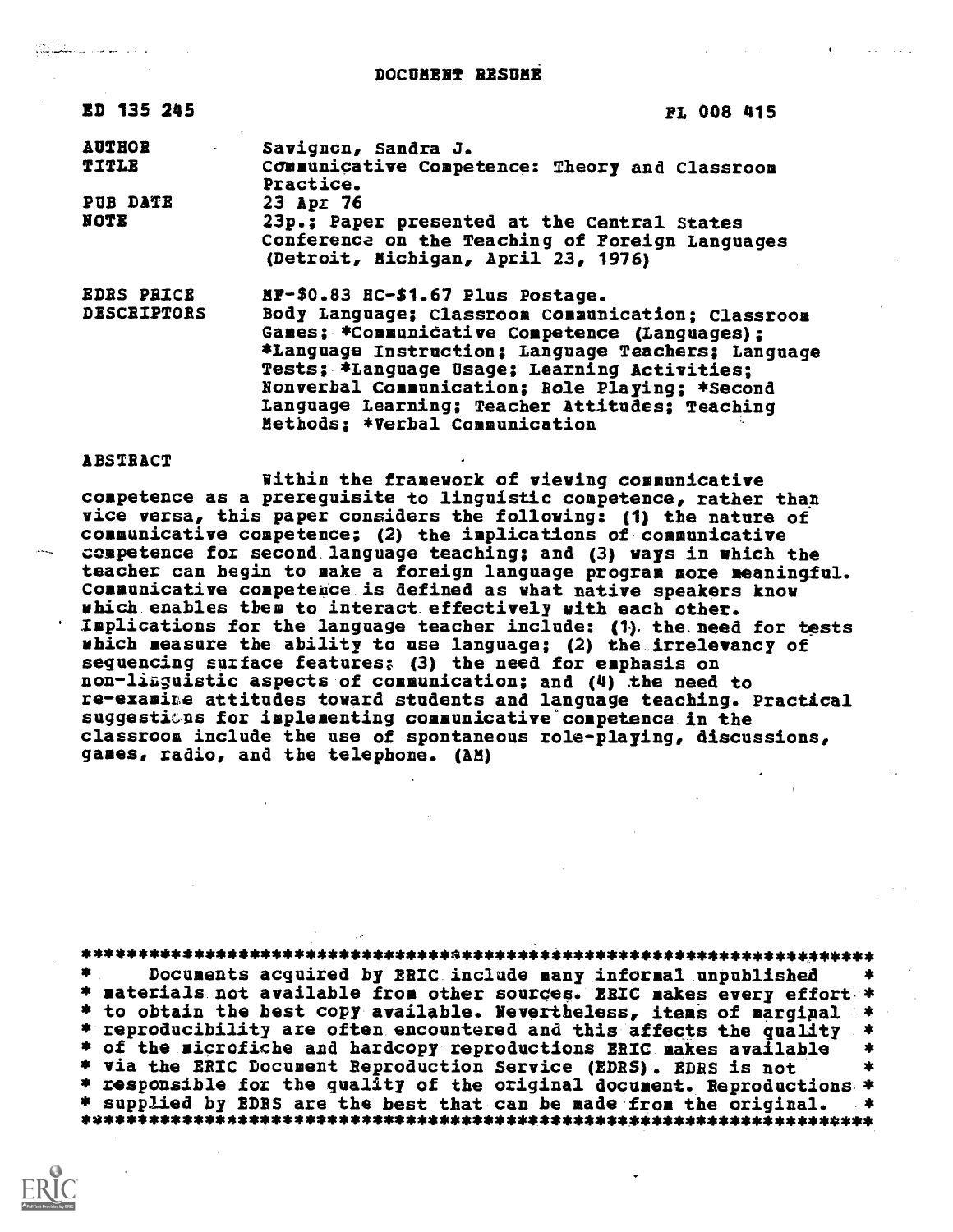'PERMISSION TO REPRODUCE THIS COPY-<br>'HGHTED MATERIAL HAS BEEN GRANTED BY

WAM

 $\sim$ SCAM CVI<br>TO ERIC AND ORGANIZATIONS OPERATING UNDER AGREEMENTS WITH THE NATIONAL IN-<br>STITUTE OF EDUCATION. FURTHER REPRO-<br>DUCTION OUTSIDE THE ERIC SYSTEM RE-<br>QUIRES PERMISSION OF THE COPYRIGHT<br>OWNER.'

res. rs

U.S. DEPARTMENT OF NEALTH.<br>EDUCATION & WELFARE NATIONAL INSTITUTE OF EDUCATIOM

THIS DOCUMENT HAS BEEN REPAST THE PERSON OR ORGANIZATION ORIGINAL<br>THE PERSON OR ORGANIZATION ORIGINAL<br>ATING IT. POINTS OF VIEW OR OPINIONS<br>STATED DO NOT NECESSARILY REPRE:<br>SENT OFFICIAL NATIONAL INSTITUTE OF<br>EDUCATION POSITION OR POLICY.

## COMMUNICATIVE COMPETENCE: THEORY AND CLASSROOM PRACTICE

Sandra J. Savignon

University of Illinois, Urbana-Champaign

In talking about the impact of new media, McLuhan has evoked what he calls "the rearview mirror syndrome." He contends that most of us are incapable of understanding the impact of new media because we are like drivers whose gaze is fixed not on where we are going but on where we came from. It is not even a matter of seeing through the windshield but darkly. We are seeing clearly enough, but we are looking at the rearview mirror. Thus the locomotive was first perceived as an "iron horse," the electric light as a powerful candle, and the radio as a thundering megaphone. A mistake, says McLuhan. These media were totally new experiences and did to us totally new things.

In their book, Teaching As A Subversive Activity (1969), Postman and Weingartner have used McLuhan's metaphor in examining the implications of the inquiry method of learning and teaching. The metaphor applies equally well to the implications for foreign langauge teaching.of.the concept of communicative competence.

It is not a refinement or extension or modification of older school environments. It is a different message altogether, and like the locomotive, light bulb and radio, its impact will be unique and revolutionary. Yet the rearview mirror syndrome is already at work.

2

§Keynote Address, Central States Conference on the Teaching of Foreign Languages, Detroit, April 23, 1976. @ 1976, Sandra J. Savignon.

ELOOG415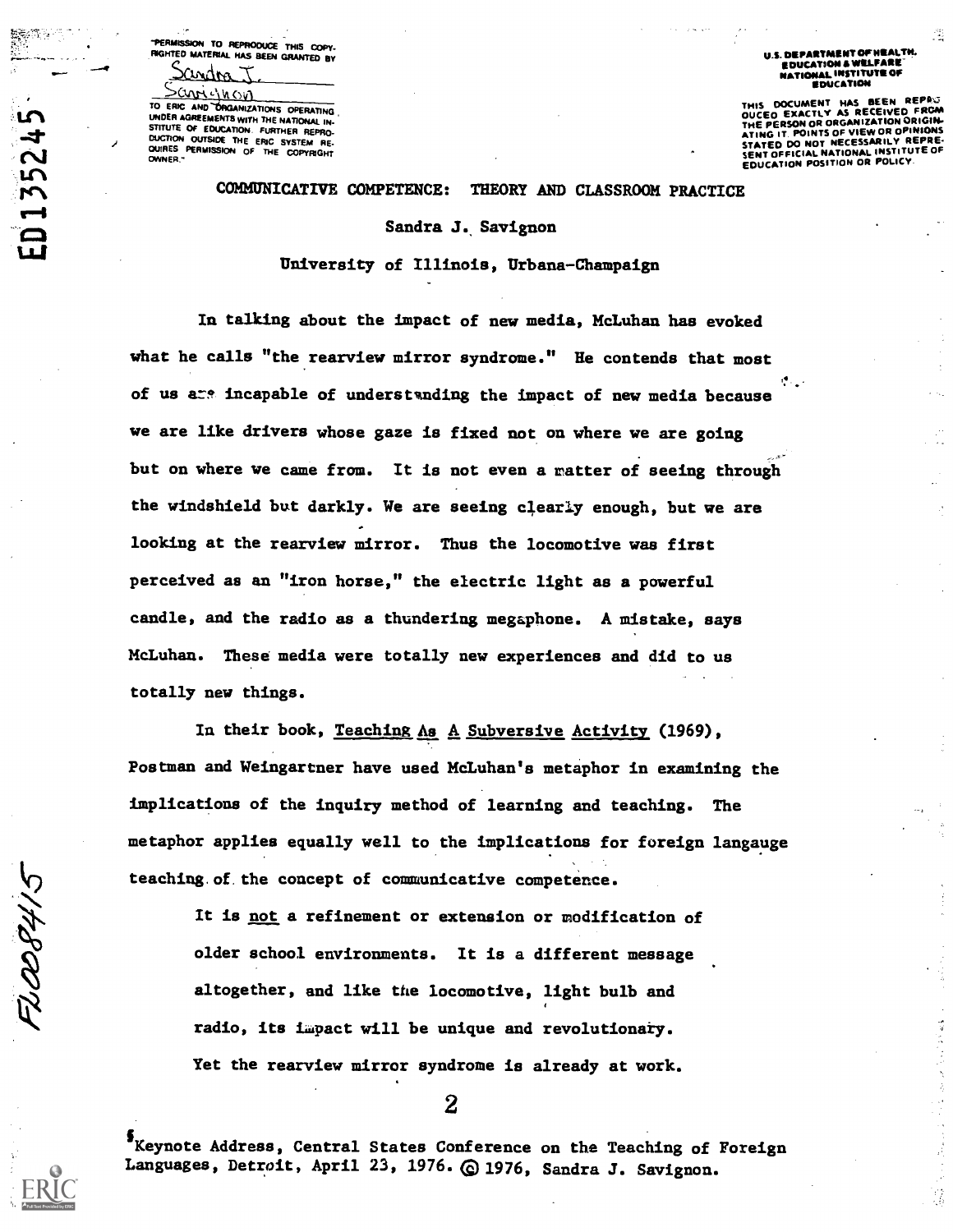Most educators Who have taken the trouble to thiak About the . . method are largely interested to know' if it will accomplish the goals that older learning media have tried to achieve: Will students pass the Regents? Will they pass the College Boards? Row will they do on "objective" tests?

2 a de a

المستعمل المناسب

But . . . the inquiry method is not designed to do better what older environments try to do. It works you over in entirely different ways. It activates different senses, attitudes and perceptions, it generates a different, bolder and more potent kind of intelligence. Thus, it will cause teachers, and their tests, and their grading systems and their curriculums to change.  $<sup>1</sup>$ </sup>

The parallel that I would like to draw with McLuhan's metaphor and the implications for foreign language teaching of the concept of communicative competence is summarized in a recent statement by Albert Valdman who writes in the November Modern Language Journal on the relationship between two of the latest bandwagons- performance objectives and individualized instruction--and what looks like it is fast becoming a third: language for communication.

The introduction in foreign language instruction of the notion of performance objectives was motivated by the desire to verify the acquisition of proficiency at various points in the course of study and to justify pedagogical procedure3 and practices. . . . Not only did this result in the neglect of "higher goals of language learning," more recalcitrant to statement in terms of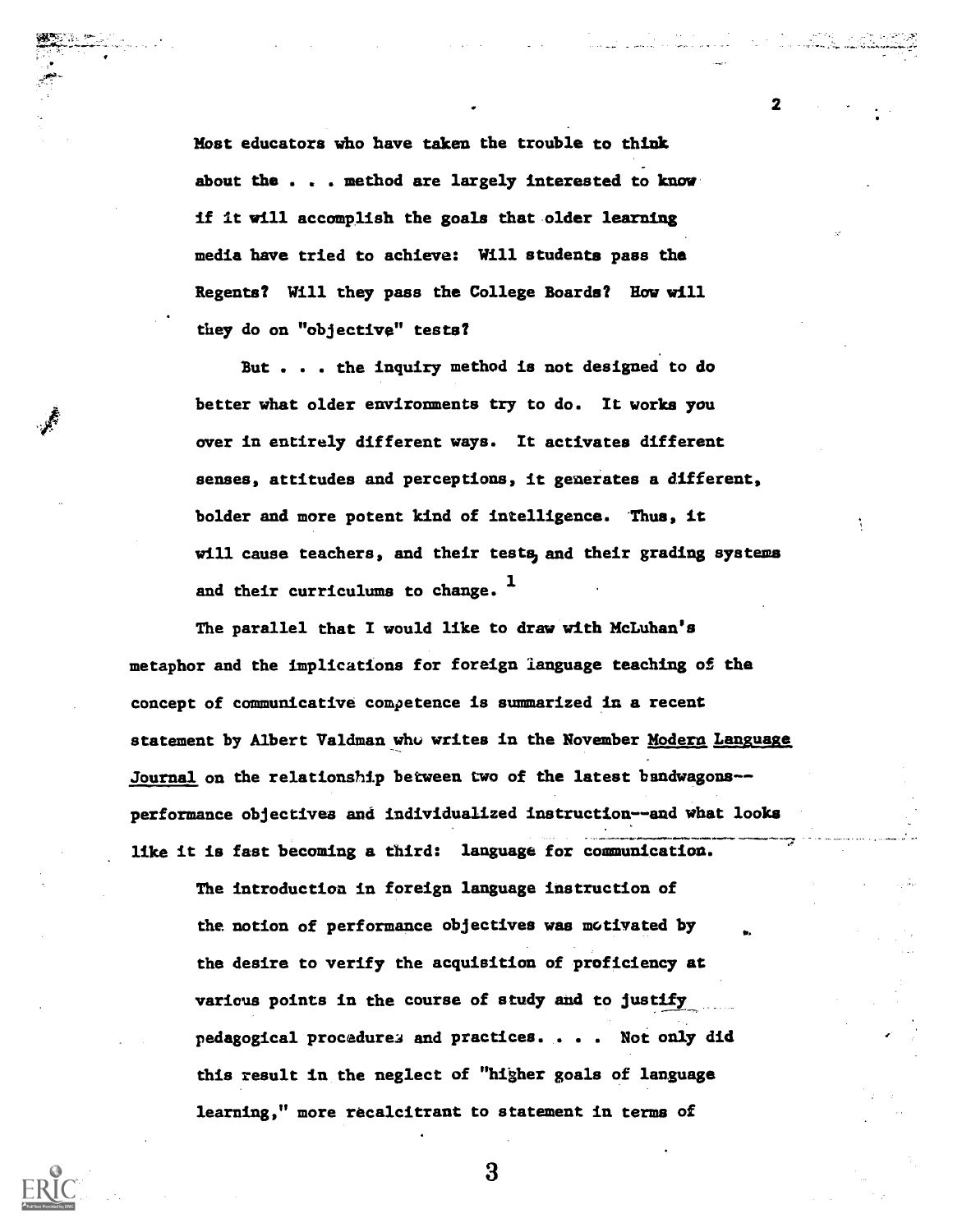performance objectives, but it led to the perpetuation of the fallacious belief that theability to use a language for communicative needs is acquired by attainment of stated performance levels in the manipulation of a finite set of discrete linguistic elements: sounds (or phonemes), grammatical forms, sentence patterns, lexical items. . . . However, there is ample evidence that suggests that success in communication tasks is not guaranteed by control of stated inventories of linguistic features demonstrated by conventional discrete-item tests.<sup>2</sup>... It is clear that traditional performance objectives define neither communicative competence nor minimal communicative competence. They deal with linguistic elements, not speech acts; and they are concerned with manipulative activities, not meaningful intentions.  $3$ 

Thus it is NOT a question of "from linguistic competence to communicative competence" but rather of from communicative competence to linguistic competence, if that is where you want to go. It is not a question of patching up existing programs with "communication practice drills," "pseudo-communication," but of redefining our goals and rethit 'ng our methods.

It is in the framework of the foregoing observations, then, that I would like to look at the following three questions:

- 1. What is communicative competence?
- 2. What are the implications of theconcept of communicative competence for second language teachers and teaching?
- 3. How can the classroom teacher begin now to make his/her program mere mes ingful?

4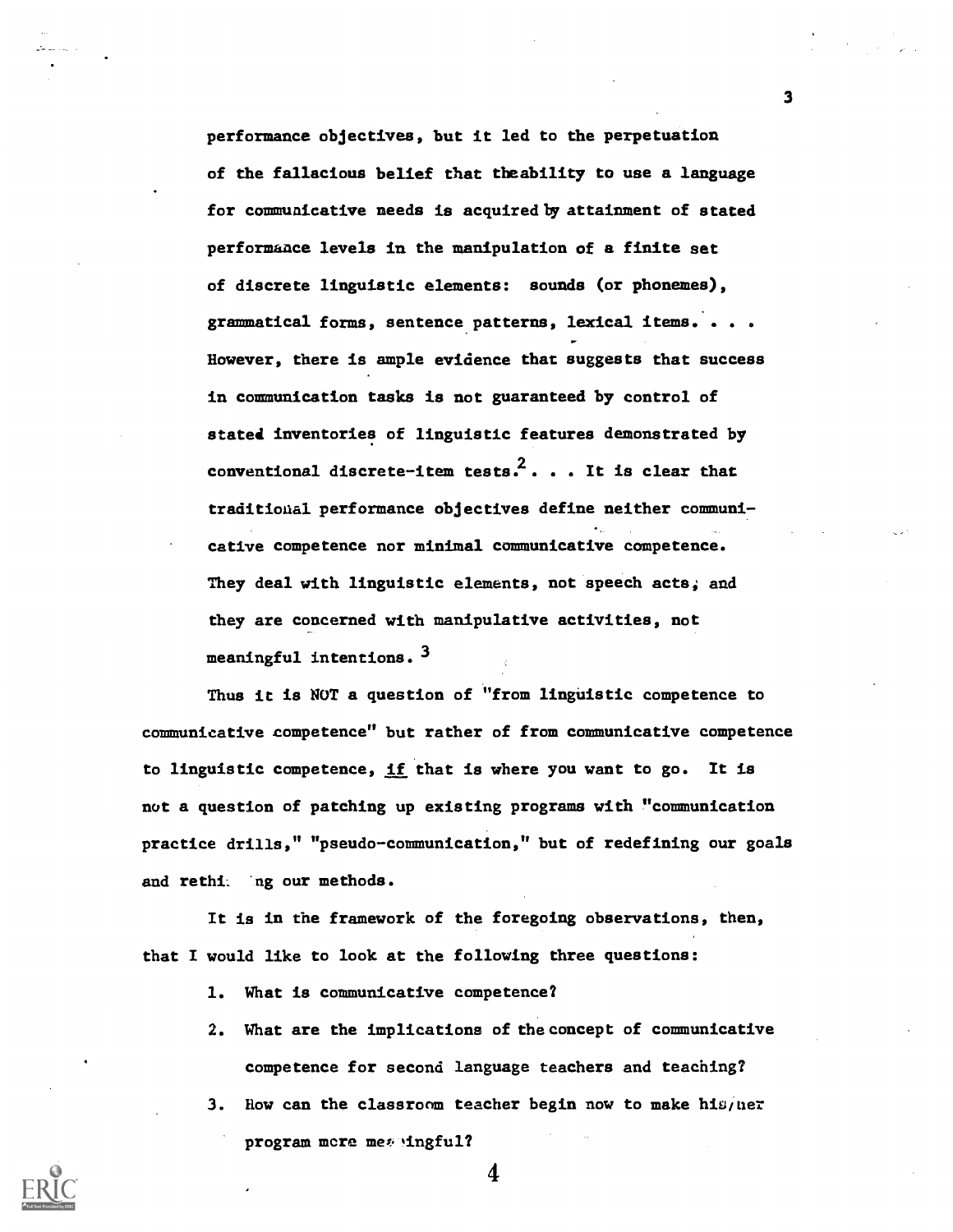First of all, communicative competence is not a method. is a way of describing what it is a native speaker knows which enables him to interact effectively with other native speakers. This kind of interaction is, by definition, spontaneous, i.e. unrehearsed. It requires much more than a knowledge of the linguistic code. The native speeker knows not only how to say something but what to say and when to say it. The linguistic features of an exchange are embedded in a cultural context which includes the role of the speaker in a particular context, the roles of the other participants and a host of non-verbal communication cues such as distance, posture. gestures, facial expressions.

<del>, 1984) (1994) (1996) (1996) (1996) (1997) (1997) (1998) (1998) (1998) (1998) (1998) (1998) (1998) (1998) (1998) (1998) (1998) (1998) (1998) (1998) (1998) (1998) (1998) (1998) (1998) (1998) (1998) (1998) (1998) (1998) (19</del>

There are degrees of communicative competence just as there are degrees of linguistic competence. The acquisition of the linguistic code is, to be sure, a part of the acquisition of communicative competence as a whole. But the focus on'surface features of a language--verb forms, use of prepositions, noun endings,' word order, pronunciation and the like--all those things with which we as language teachers have traditionally been concernea--does not begin to account for thewhat and when of language use in interpersonal transactiOns. More important, accuracy in the use of all of these discrete linguistic elements is not essential to communicative competence.

Communicative competence can be measured. But our traditional tests of second language proficiency are not a good measure of communicative competence. They are, rather, discrete-point of separate measures of proficiency in terms of the elements of language: pronunciation, grammar and vocabulary. The asisumption underlying the

5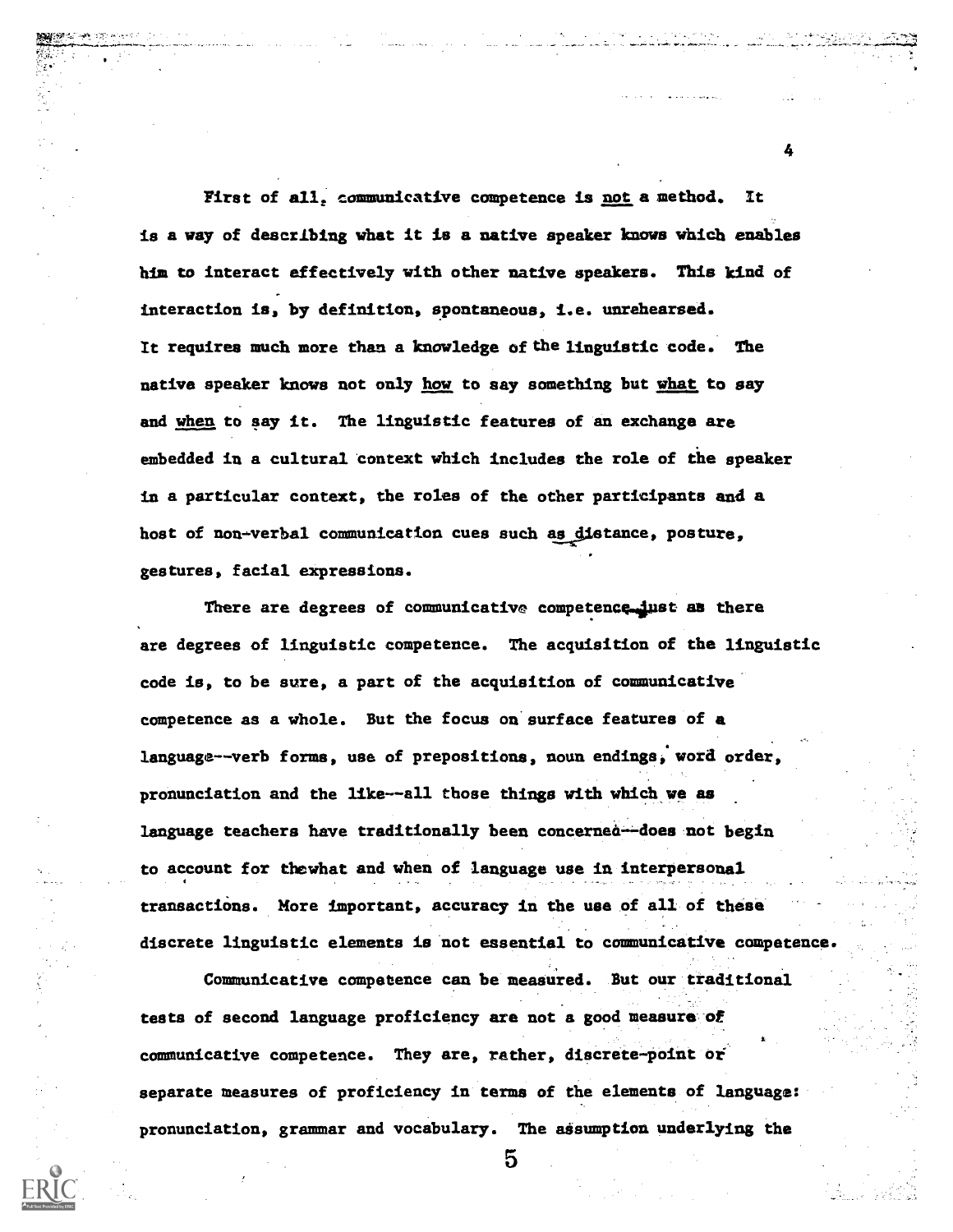discrete-point apptoach to testing language proficiency has been that by breaking down a skill into the elements of language and testing these elements separately, we have a more "objective" evaluation than is possible in an admittedly subjective evaluation of performance in an integrated skill. Laudable as these efforts have been, however, they have failed to take sufficiently into account the complexity of the communicative setting. In their emphasis on linguistic accuracy, they have served, moreover, to discourage the development of thestrategies which are necessary for the development of communicative competence.

The first implication of the concept of communicative competence, then, is the need for tests which measure not knowledge about language but an ability to use language effectively in an exchange with a native speaker. I put the development of new kinds of tests at the top of the list because of the importance of tests in shaping all that we do and think in the classroca.

1. First of all, tests serve to measure student progress. If we teach for communicative competence, we have to test for communicative competence, so that we and our students know haw well we are doing what we purport to be doing.

2. Second, tests serve as a powerful motivating factor. They let students know what is really important. We can talk all we want about language for communication, real-language activities, spontaneous transactions, but if verb forms and dialog recitation are what show up on the test, the students quickly get the message that we don't mean what we say. The discrepancy between linguistic

6

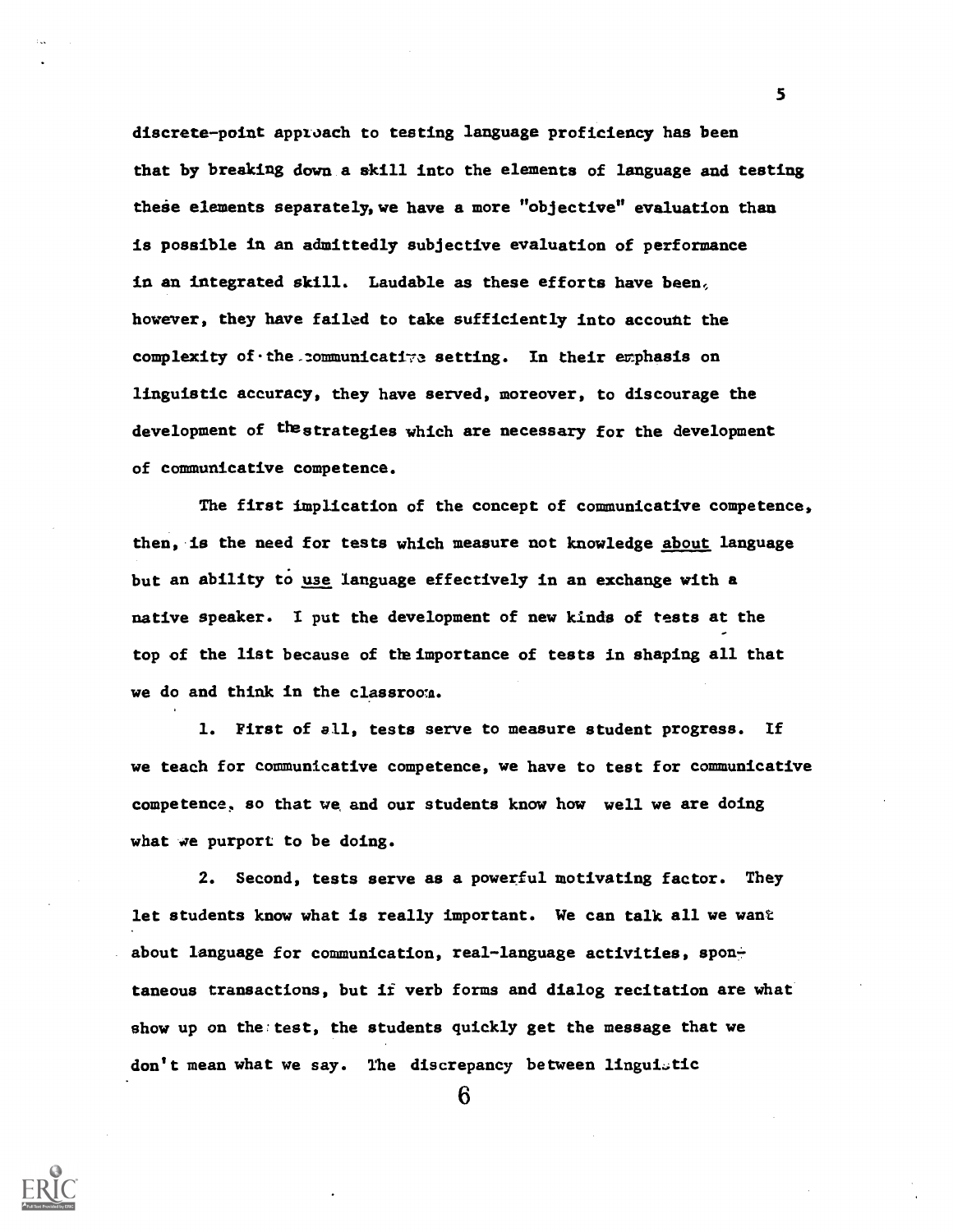competence and communicative competence shows up nowhere more clearly than in the reactions of students in an audio-lingual program to a testing situation whiCh required them for the first time to use what language they had learned in a variety of real-life encounters with native speakers.

6

If this is an easy test, I just found that I couldn't talk my way out of the airport if I flew to France. I though it was fun, but very challenging. It doesn't ceem as though we've had enough practice speaking off the top of our head. Until this evening I was never forced to say anything except answers to questions or substitute phrases . . . there was no need to search for words . . . they were supplied. I wish we were forced to do this more often. This is what a language should be. It seems very difficult but it is the first time I have had the chance to actually express myself in French. . . . I feel I have an "A" in beginning French writing, reading and grammar but an "F" in actually having a practical knowledge

of the language.

I felt that the whole test was difficult because Lwas told all semester not to think about what I was saying but rather to see patterns. 4

3. Third, tests of communicative competence serve to tell us what students can really do with the language they are learning. From these examples we as teachers and researchers can learn more about second language learning strategies. Second language learning research, while still in its infancy, has cast serbus doubts on many commonly

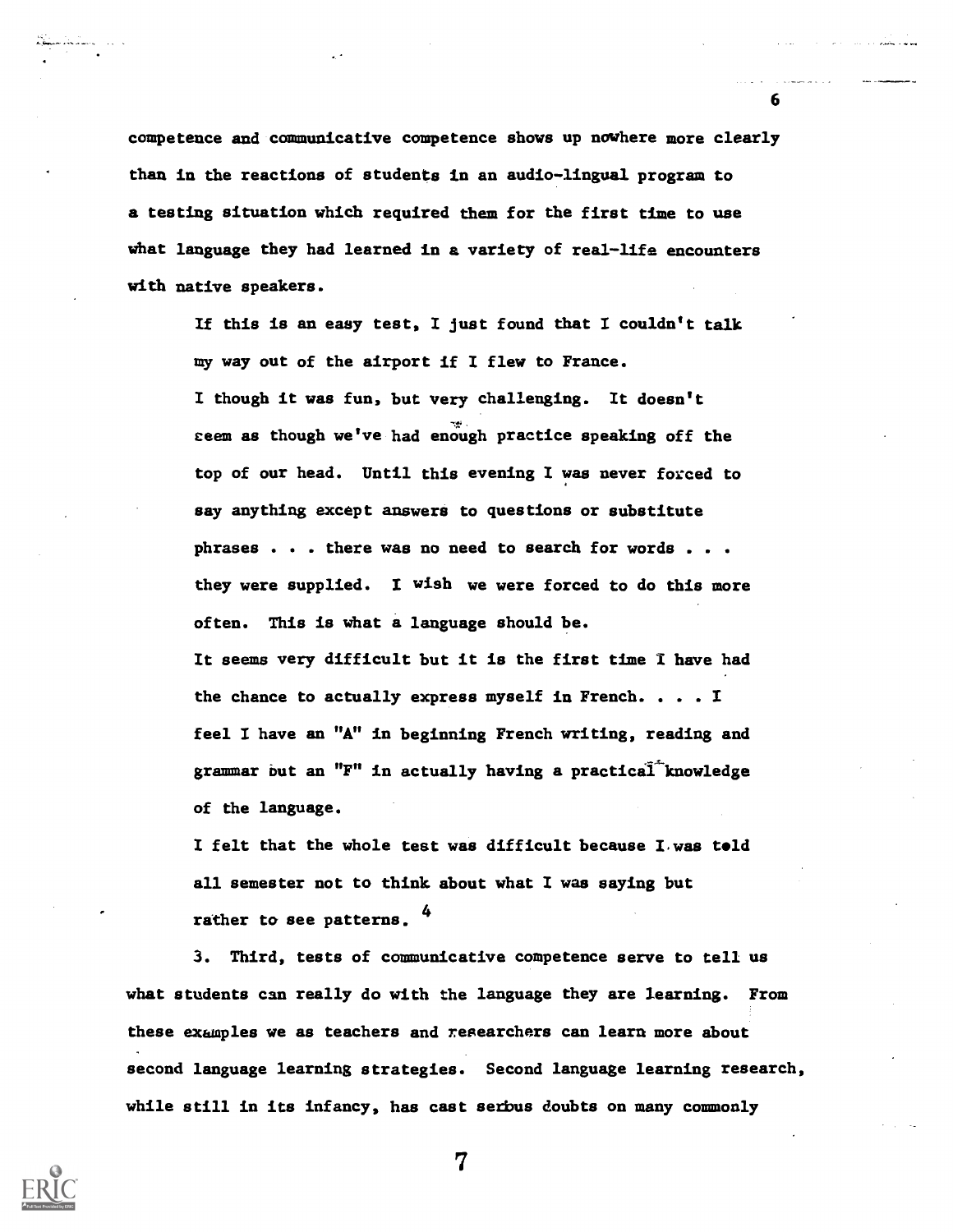held assumptions of bow a second language is learned or acquired. To the extent that the second language classroom is tightly controlled in shaping or preventing second language use, the situation is too artificial to provide any meaningful data on second language learning strategies. Once we allow students to use language for their own purposes, however, we will begin to see how they use what it is they have seen and heard, what meaningful organization they give to the data presented. These insights will provide a basis from which to evaluate the instructional process and goals.

4. Fourth, tests of communicative competence are a much better measure of functional skills for real-world work. Could you get simple directions from a francophone taxi driver in Montréal? Could you coach a basketball team as a Peace Corps volunteer in Guatemala? Could you serve as a receptionist in a German-American firm? Could you help Chicano children to learn mathematics?

To return to McLuhan's metaphor, as long as we look to traditional. discrete-point tests of second language proficiency for placement and evaluation, we are victims of the rearview mirror syndrome. We are pasting new slogans on old wagons. We have not understood the message of communicative competence.

The second major implication for the classroom of the concept of communicative competence is one of sequence of materials. There is nothing at all sacred about the syllabus which begins with definite and indefinite articles, move next to noun gender, followed, perhaps by present tense of Type I verbs . . . leaving the past tense for sometime in the eighth or ninth unit. The concept of communicative

 $\mathbf{7}$  and  $\mathbf{7}$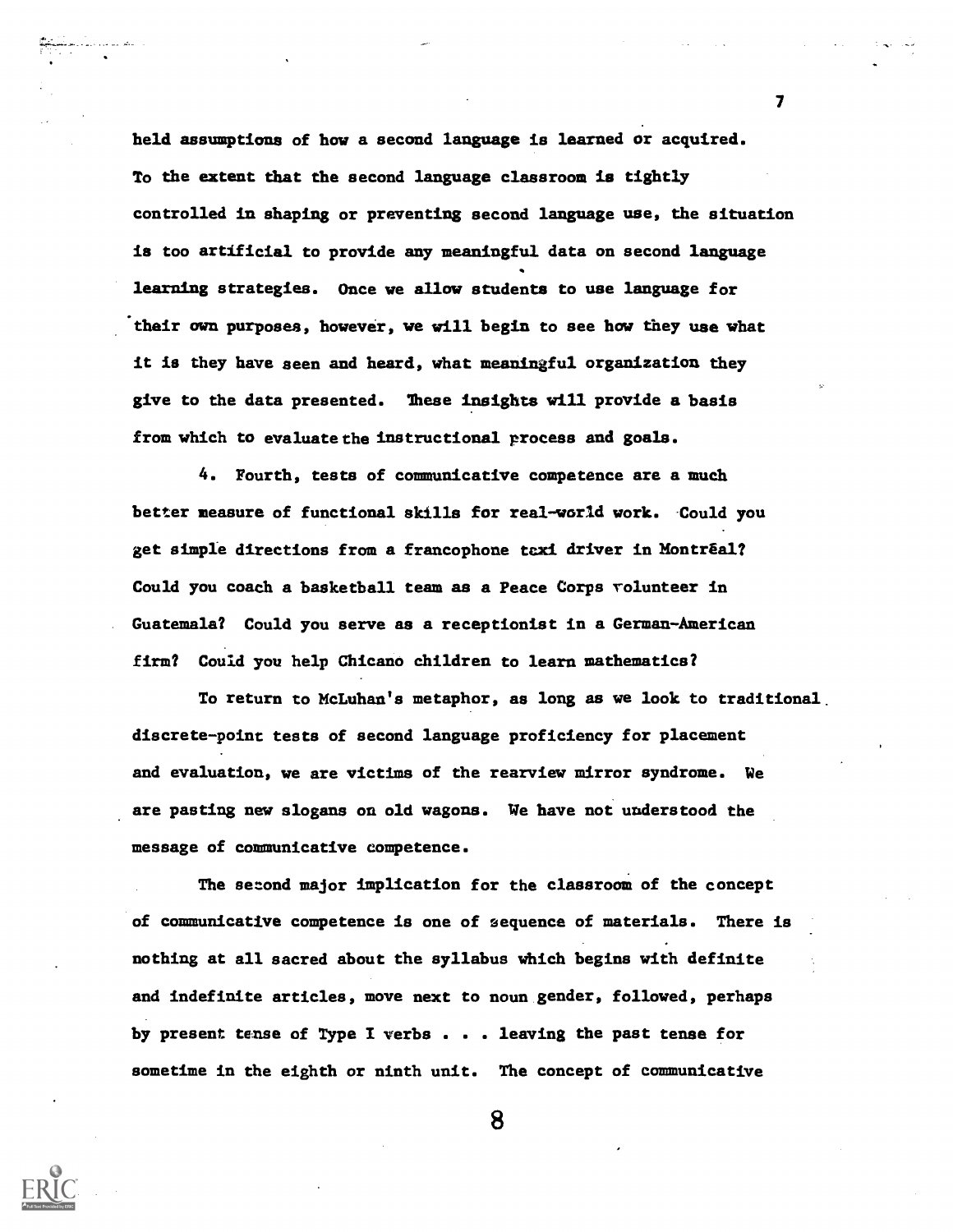competence means looking not at surface features--the concern of structural linguistics--to give shape and form to our programs. It means, rather, looking at the totality of a communicative situation- with whom, to whom, relationship, context, intent. This concern. with speech acts has led some methodologists to propose a syllabus based on how-to's, or a description of language functions as opposed to language form.

An example of this kind of situational or notional syllabus, as it has come to be called, is one which has been developed by the Council of Europe to serve as a guide for the development of language teaching materials. Taking as a starting point the work by Wilkins on notional categories and categories of communicative function, they have described a threshold level or T-level cf language learning which specifies the following components:

> 1. the situations in which the foreign language will be used, including the topics which will be dealt with; 2. the language activities in which the learner will engage; 3. the language functions which the learner will fulfil; 4. what the learner will be able to do with respect to each topic;

5. the general notions which the learner will be able to handle;

6. the specific (topic-related) notions which the learner will be able to handle;

7. the language forms which the learner will be able to use; 8. the degree of skill with which the learner will be able to perform.<sup>5</sup>



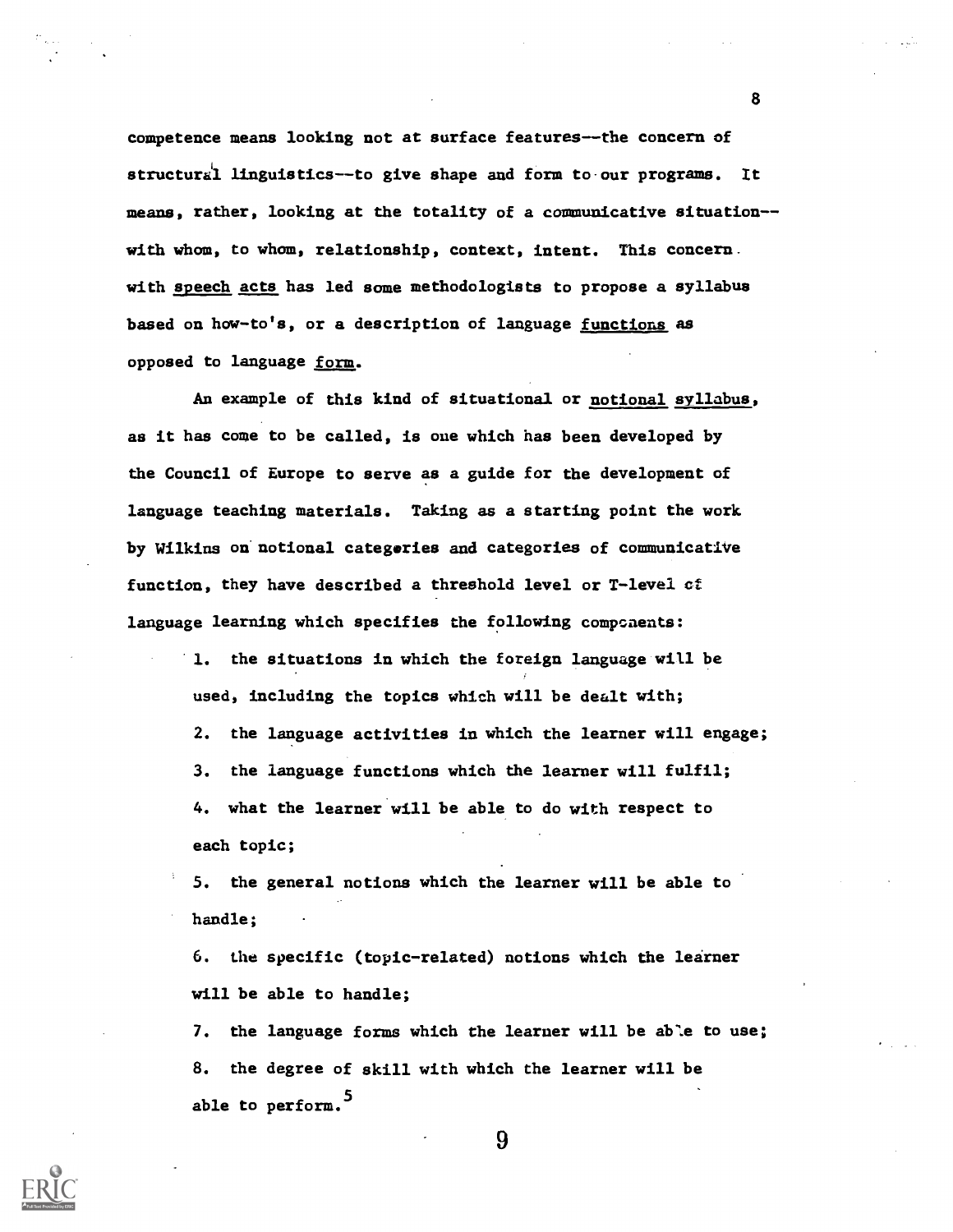The third major implication of the concept of communicative competence is one of process. If linguistic competence is but a part, and not always an essential part at that, of communicative competence, much more emphasis needs to be given to non-linguistic aspects of communication. Gestures, facial expressions and other kinesics can be learned early. They help you to act like a Frenchman long before you have mastered the French  $\int y \overline{f}$  if indeed you ever master the French  $\int y \overline{f}$  1

An understanding of the process of second language learning means nol. only a tolerance but encouragement of risk-taking in saying what you mean. This implies acceptance of "error" as a natural and desirable feature of language learning. It is helpful to think of the notion of error in its entomological sense. It comes from the Latin errare, meaning to wander. The modern French verb is errer. This understanding of error as exploration is crucial, if we are to begin sincerely to make progress toward the development of programs which teach and test communicative competence.

This brings me, then to the fourth major implication of communicative competence for classroom teachers and teaching, the need for a profound re-examination of the attitudes we hold toward students, language and language teaching. <sup>6</sup>

My concern with teacher attitudes has grown from experiences I have had with language teachers, first as a student, now as a colleague. As I talk with teachers suffering from what Jakobovits has called the Battered Language Teacher (or BALT) Syndrome, teachers beleaguered with new approaches, new data from socio- and psycholinguistics,



10

9

المستقبل المراجع<br>المستقبل المراجع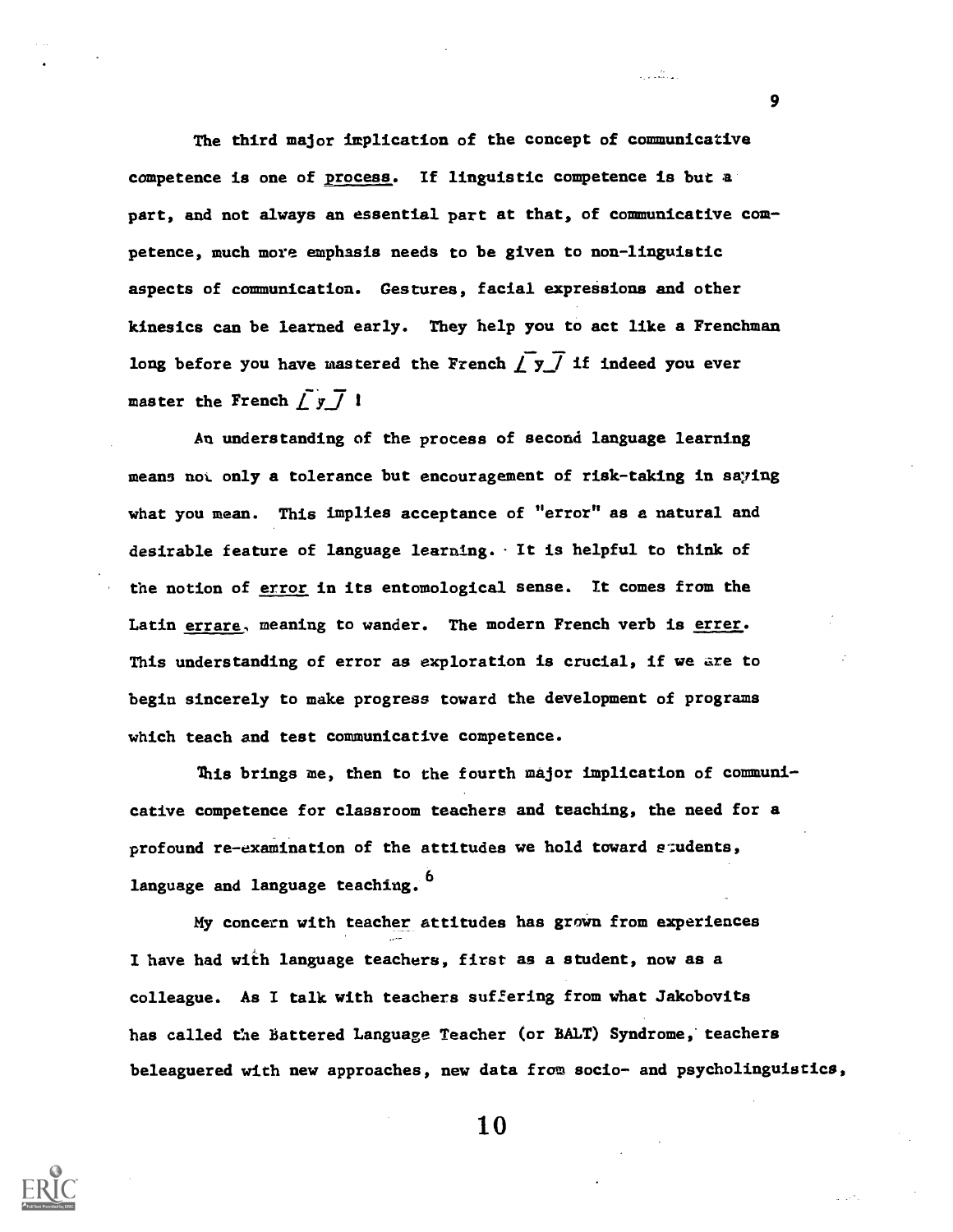it has become apparent to me that while we have devised questionnaires and other strategies to ciscover learner goals and interests, we have not given sufficient attention to the values held by language teachers themselves. There is ample research to show that second language learning does not proceed in a lock-step, error-free, stimulus-response fashion.<sup>7</sup> Before any meaningful attempts can be made to implement teaching and testing procedures which reflect what we know about second language learning strategies, however, we have to deal convincingly with the feelings of the classroom teacher. Failure to do so will result in yet another wave of "reform" consisting of a new set of labels--communicative competence, affective learning activities, language for special purposes, notional syllabus-with nothing really changed.

There are days when, following a particularly discouraging professional encounter, I am tempted to agree with Postman and Weingartner who persistently single out teachers of English and their preoccupation vith grammar for the "relentless trivialization of the study of language in the schools." They get even nastier in their characterization:

... the fact is that many teachers of English are fearful of life and, incidentally, of children. They are pompous end precious, and are lovers of symmetry, categories and proper labels. For them, the language of real human activit7 is too sloppy, emotional, uncertain, dangerous, and thus altogether too unsettling to study in the classroom. . . Grammarians offer swh teachers a respectable aut. They give them a game to play, with rules and charts, and

11



10

色丁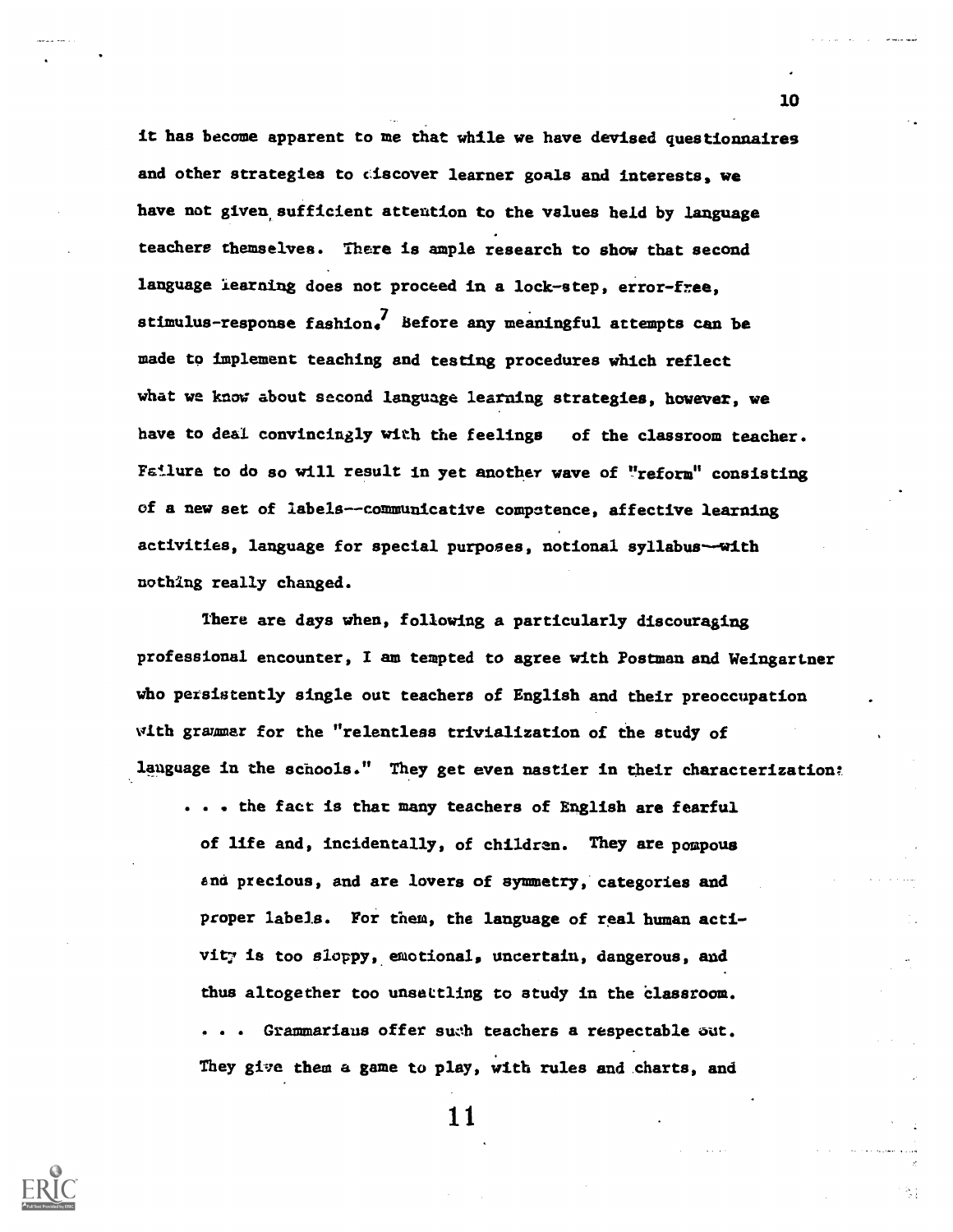with boxes and arrows to draw. Grammar is not, of course. without its controversies, but they are of such a sterile and generally pointless nature that only one who is widely remuved from relevant human concerns can derive much stimulation from them.  $^8$ 

Why is it thac with the role of language teacher there seems to come the assignment oflanguage defender, defender of form, deienier of tradition against the perceived assaults of diversification and change? What is true of the first.language teacher would appear to be true to an even greater extent of the second language teacher. The teacher/defender of a second language shows a particular reaistance to language change, often insisting on maintenance of forms which have ceased to be current among native speakers.<sup>9</sup> Equally conservative is the preoccupation of second language teachers with formal style, the language of reporting and describing, to the exclusion of colloquial expression, the language of doing. Students learn how to write a book report or describe a news event in French, but they don't learn how to make a friend in French.

This concern for form, for "rules and charts" and "boxes and arrows" is not, as might be assumed, the special preoccupation of the older teacher, steeped in the grammar/translation tradition. Many of my teacher trainees express fears about not knowing enough "grammar." And almost all of them confess, openly or in private, that they are afraid to get up in front of their peers to conduct practice dialogues and drills because their "accents" are not aa good as they should be.

Now many of these students have just returned from a year of study abroad and are fluent by any standards. Their knowledge of structure is more than adequate to cope with the kinds of situations

11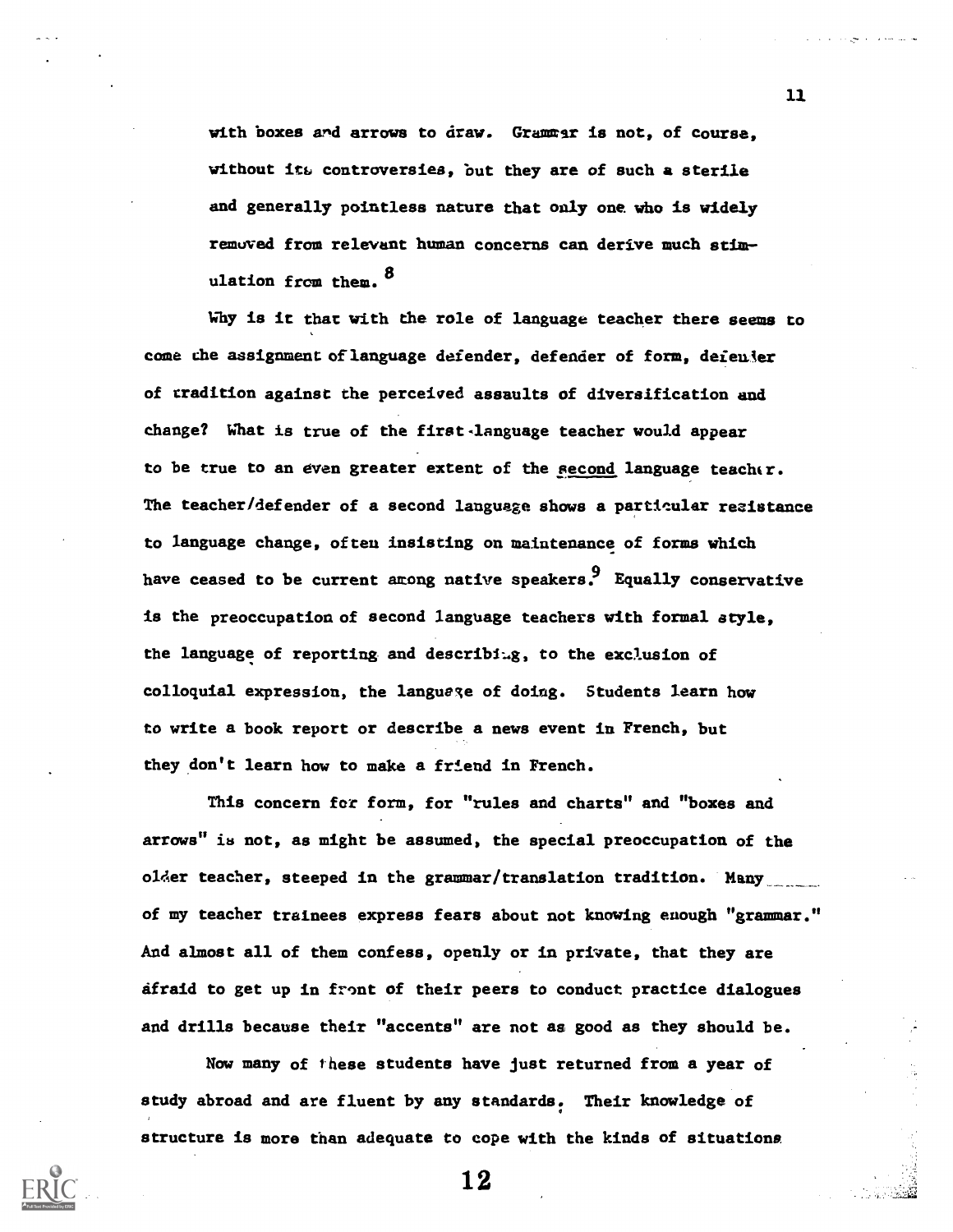they will face in a first or second year high school clasa. Their accents are perhaps not "native" but are certainly acceptable. Yet the fears of these young teachers are real, and they will not go away with increased training and experience--at least not of the kind they are often now receiving. We all know of non-uative teachers with advanced degrees who are so concerned with errors that they are all but speechless in informal encounters with native speakers. And it would seem to be their own feelings of inadequacy which, rather than increase their tolerance, make them particularly eager to point out and correct the errors of others.

And yet there are other models. Charles Curran, following in the footsteps of Carl Rogers, has described an approach to teaching which he calla counseling-learning. Crucial to his model of what should go ou between teacher and learner is the concept of community, a living dynamic where members relate with one another in a common learning task and no one member has any special power. Community Lauguage Learning involves the teacher as.a person, a resource person who helps class members say whatever it is they want to say.  $^{10}$ 

Students in Community,Language\_Learning\_cite\_a freedom from tension, a freedom to communicate similar to that which has emerged in research which I have conducted on teaching for communicative competence. Crucial to these feelings, in both instances, is the absence of the teacher as judge and the replacement of an emphasis on grammatical accuracy with a concern for helping students to express their own thoughts.

13

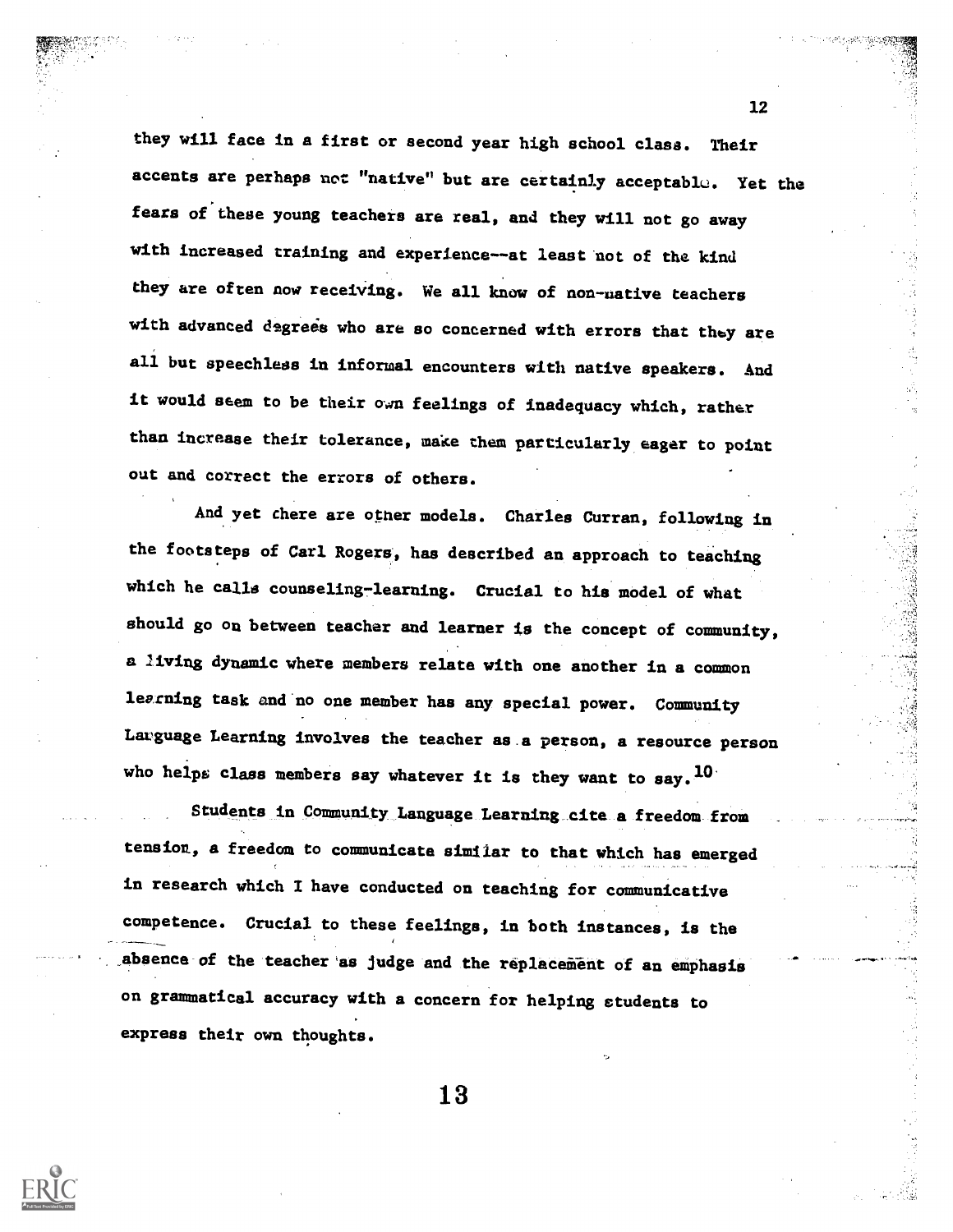The problems in getting teachers to accept the role of teachercounter that then that of teacher-defender rest in part, as I with the langauge background  $\rightarrow$  Perceived selfof the non-native speaker. Bessied this there is the long tradition of language teaching in the schools. It is only of recent date in the history of public education that models languages have been accepted as worthy of inclusion in the curriculum. In the United States it was not until the middle of the Plneteenth Century that modern languages were offered in public schoole. Up until that time, French was considered a suitable diversion  $f \circ r$  genteel young ladies, along with dancing and embroidery, while their brothers went . to school to study Latin and Greek. So it was that when modern languages were first introduced into the schools, they were taught, as befitted an "academia" subject, on the models of Latin and Greek.

This remains largely true today. In spite Of all the apparent concern with teaching for speaking, heralded by  $t^{fn}$ direct and, later, the audiolingual methods, we as a profession have remained largely imbued of our classical past, reflecting old academic constraints and concern for respectability as a discipline. If this were not true, why would foreign languages still have the  $f$ eputation for being among the "toughest" subjects in the school Curriculum? Why would the attitude still prevail that second language teachers are privileged to have the "best" students in their classes. And yet, as we have seen, second language learning success  $\lambda$ a pot primarily a function of. general intelligence or even language aptitude.

In our concern for "respectability" and,  $\beta^{th}$ sequently, for norms and standardization of achievement criteria, we have remained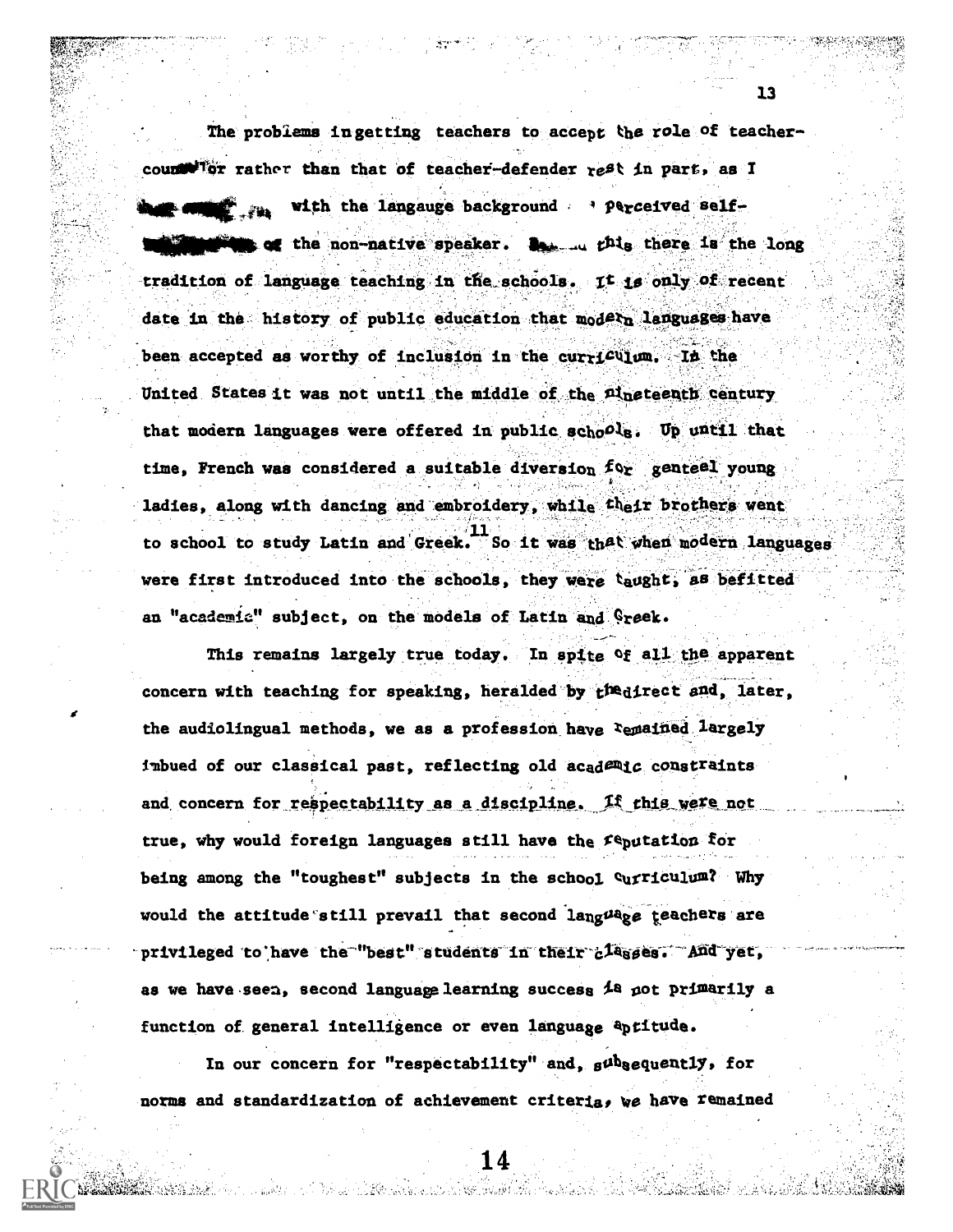prisoners of academia and failed to offer our students the kinds of language learning experiences they need most. The following excerpt from an article in a midwestern American newspaper sums up the situation

14

telp fa0,4

Long **be**fore Joseph Bechard came to Urbana to be assistant superintendent for' new program deVelopment (and before he was dismissed from that job), he was principal of a high school in Michigan. Something happened one day in Michigan that expanded Bechard's insight about the potential of children who are characterized as incapable of studying "the difficult subjects." And in a sense, that insight is at the heart of his educationzl philosophy. "We had a student who was doing very poorly in Spanish," Bechard recalled. "He brought in his father for a conference with the boy's teacher and me. My Spanish teacher started explaining, in so many words, why this kid wasn't smart enough to learn Spanish. The father just, looked at the teacher a bit perplexed and said, Why  $\mathcal{L} \times \mathcal{L} \times \mathcal{L} \times \mathcal{L}$ can't you teach my son the Spanish that the dumb kids in Spain speak?'" 12

It is understaniable if the kinds of language teachers and teachers of future language teachers to whom I referred in my earlier anecdotes see, in what they perceive to be a current.  $\sim$   $\sim$   $\sim$   $\sim$ disregard for grammar, a threat to their own professional identiti Those who have learned the surface structure of a language but are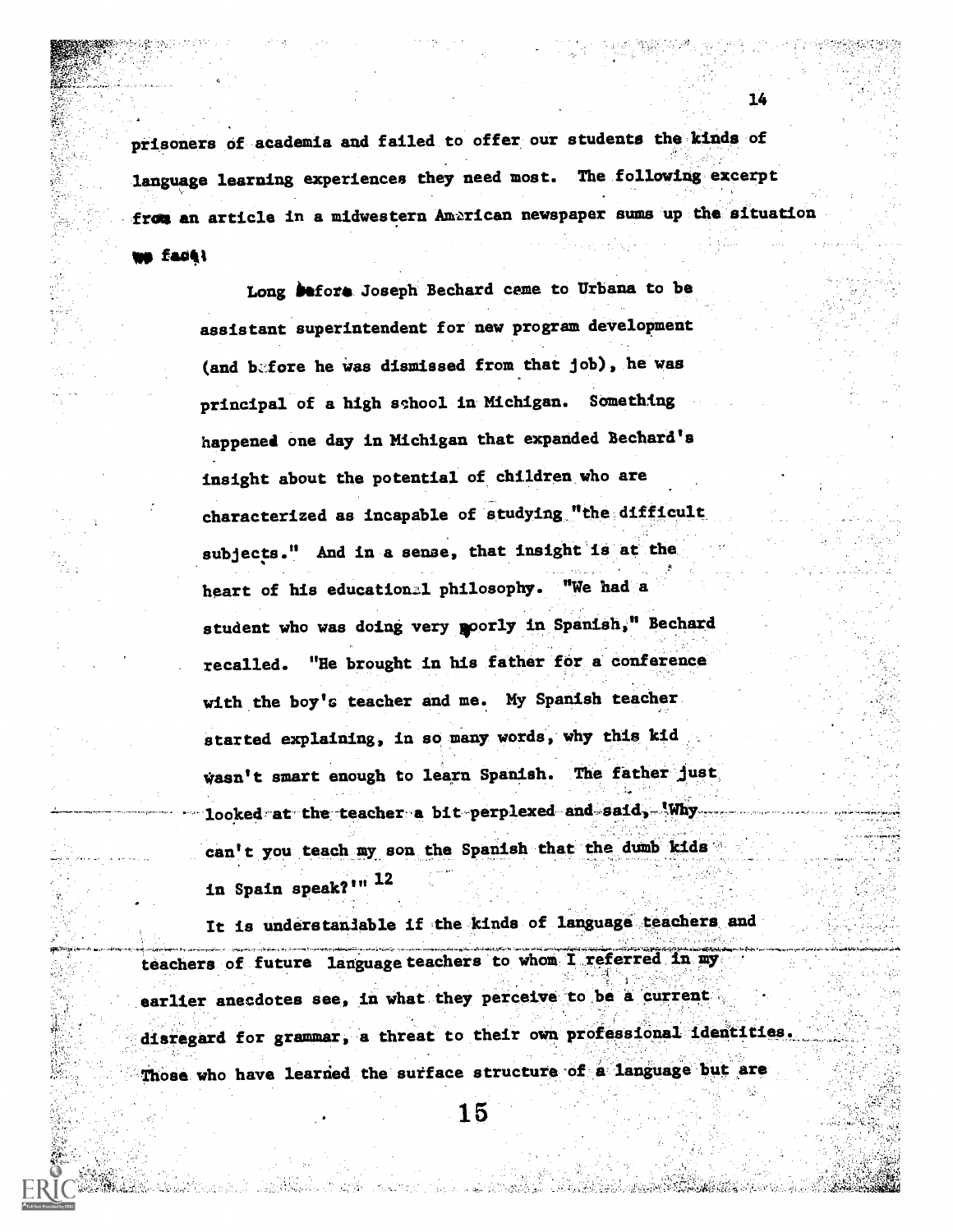not communicatively competent (more precisely, have not found occasions for acquiring communicative competence) are not likely to be the first to herald teaching strategies which place value on creativity and spontaneity. The apprehensions.and insecurities of

thers in training feed their egos- $\sim$ allow them to "show their stuff" le more time to an admiring crowd . . . a crowd of future teachers who will, in turn, conceal their own communicative incompetence behind the structure drills, dialogues, and grammar analyses they will offer to their students. We have produced exactly what the system made it inevitable for us to produce. There has been little or no opportunity for producing anything else. And to quote again Postman and Weingartner, "It is close to futile to talk of any new curriculum unless you are talking about the possibility of getting a new kind of 13 teacher. . . ."

There are days when, following a particularly encouraging professional encounter, I would assert that we do'have that kind of new teacher. There are many teachers as well as community and government groups striving to make language teaching and testing more reflective of real langauge needs. This very conference, with the title Freedom to Communicate, is evidence of the Concern and commitment of the leaders of our profession for effecting changes which will benefit all of us. To be successful, these efforts must begin with an exploration of the attitudes and motivations of the teachers themselves, teachers in relation to other teachers, teachers in relation to their students, and teachers in relation to the language and culture they teach.

16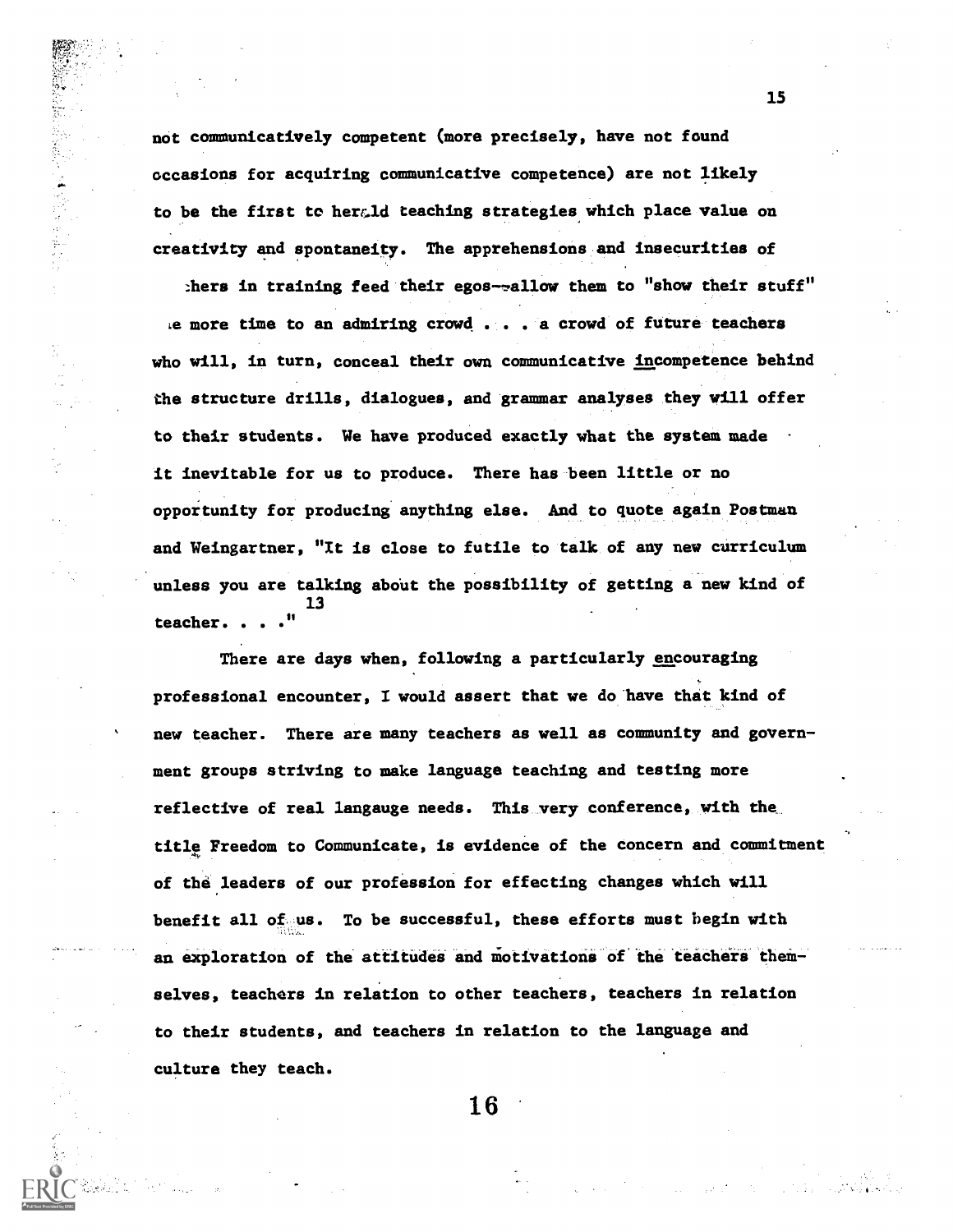It is in this optimistic spirit, then, that I would like to conclude with some-practical suggestions for implementing the concept of communicative competence on Monday morning in your own 14 classroom.

There are a variety of classroom activities which not only encourage but in ly spontaneous language use in the classroom. Role playing, discussion topics and games all represent strategies for providing the emotional involvement necessary for authentic interaction in the classroom. Not all activities are suited to all students at all times. Some students, the natural actors, will particularly enjoy the role playing. Encourage them to create their own scenarios. (These should be unrehearsed, commedia dell'arte type of sketches, not memorized dialog.) Others will prefer small group discussion where there is no pressure on a particular person to speak at any one time. Try to respect individual differences as much as you can. Let each student find a sense of achievement in whatever kinds of language activities he enjoys most.

As they begin the role playing, games and other activities, many of your students will be naturally shy. Many of them are ill at ease performing extemporaneously in English, let alone in a second language. You can help enormously by 1) not criticizing their efforis and  $2)$  relating to them in as friendly, authentic a manner as possible. This is not the time to correct grammar or to ask for complete sentences. Try, just for the moment, to forget you are a language teacher and to listen instead as au interested participant. If you don't understand a statement addressed to you, let the other person know. Ask him to repeat or to explain, if he can. Or you

16

17

,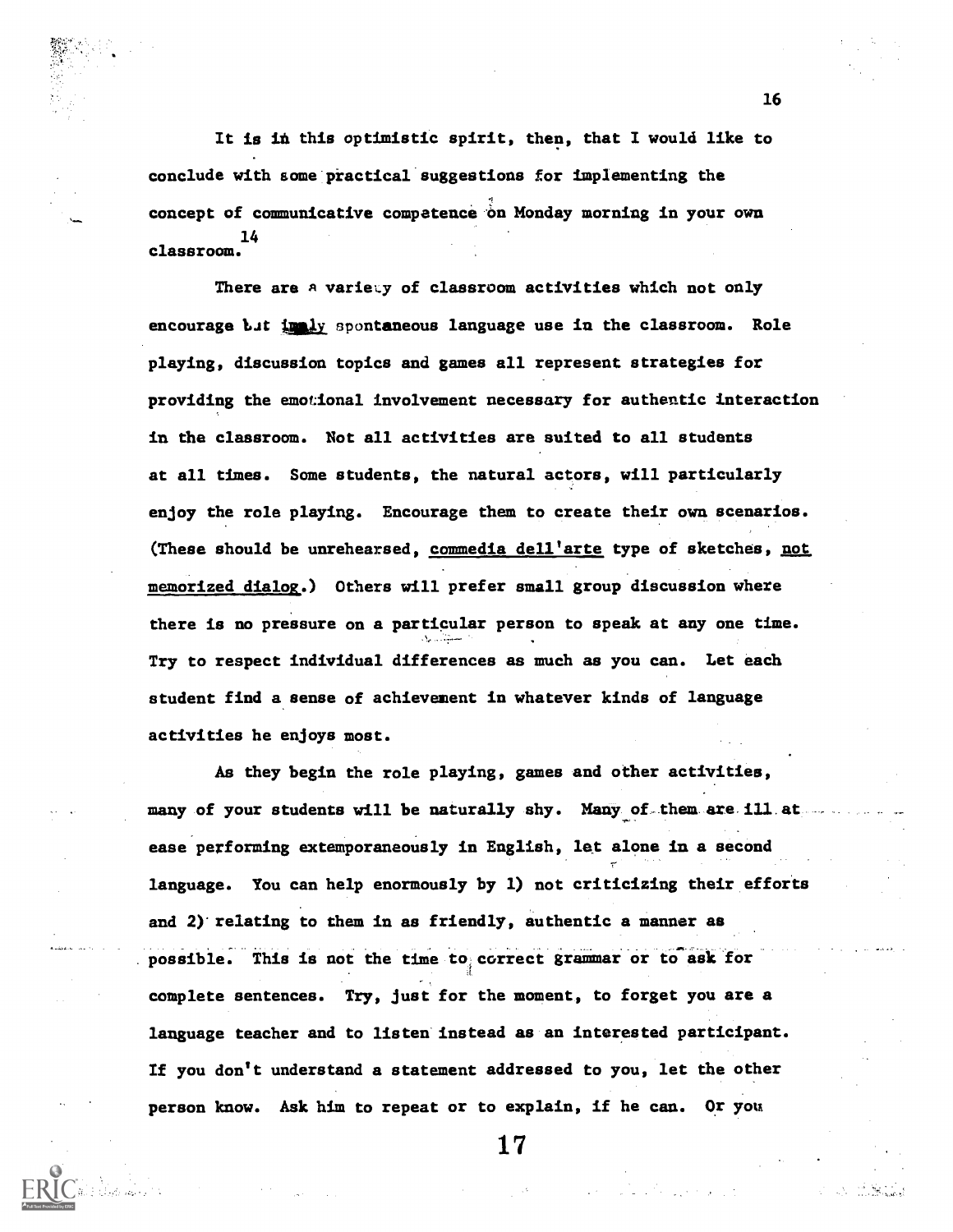can restate what you thought you understood for his confirmation. Be helpful, be honest, but never hurtful.

Students will want to say things for which they have not yet learned the words. Encourage them to ask you for the words they need. The best time to learn a new word is when you really want to know it. You are not expected to know every word either, of course. If someone wants to talk about threshing machines, and you have never spent any time on a mechanized farm in a country where the language is spoken, chances are you willhave to look it up. If there's no.time for that at the moment, call it "threshing machine," and try to describe it so a foreign speaker could understand.

There are lots of words and expressions that you can give your students to help them save face on those numerous occasions when they can't think of a word or need time to collect their thoughts. There may be second language equivalents of "thing," "watchamacallit," etc., which can fill in for just about any concrete noun. How do you say . . ., Will you please repeat . . ., I'm sorry, I didn't understand. are necessary phrases to have in your repertoire if you are to let a fast-speaking native know just how much he is getting across. Equivalenta for let's see . . .,  $I$  mean . . .,  $um$  . . . and other such expressions serve to keep the conwrsation going while you pause to get your bearings.

A single gesture sometimes says more than a thousand words. Show your students the typical gestures you know and use them yourself. Handshaking, shoulder shrugging, fist waving, and lip pursing all have their place and are fun to learn.

17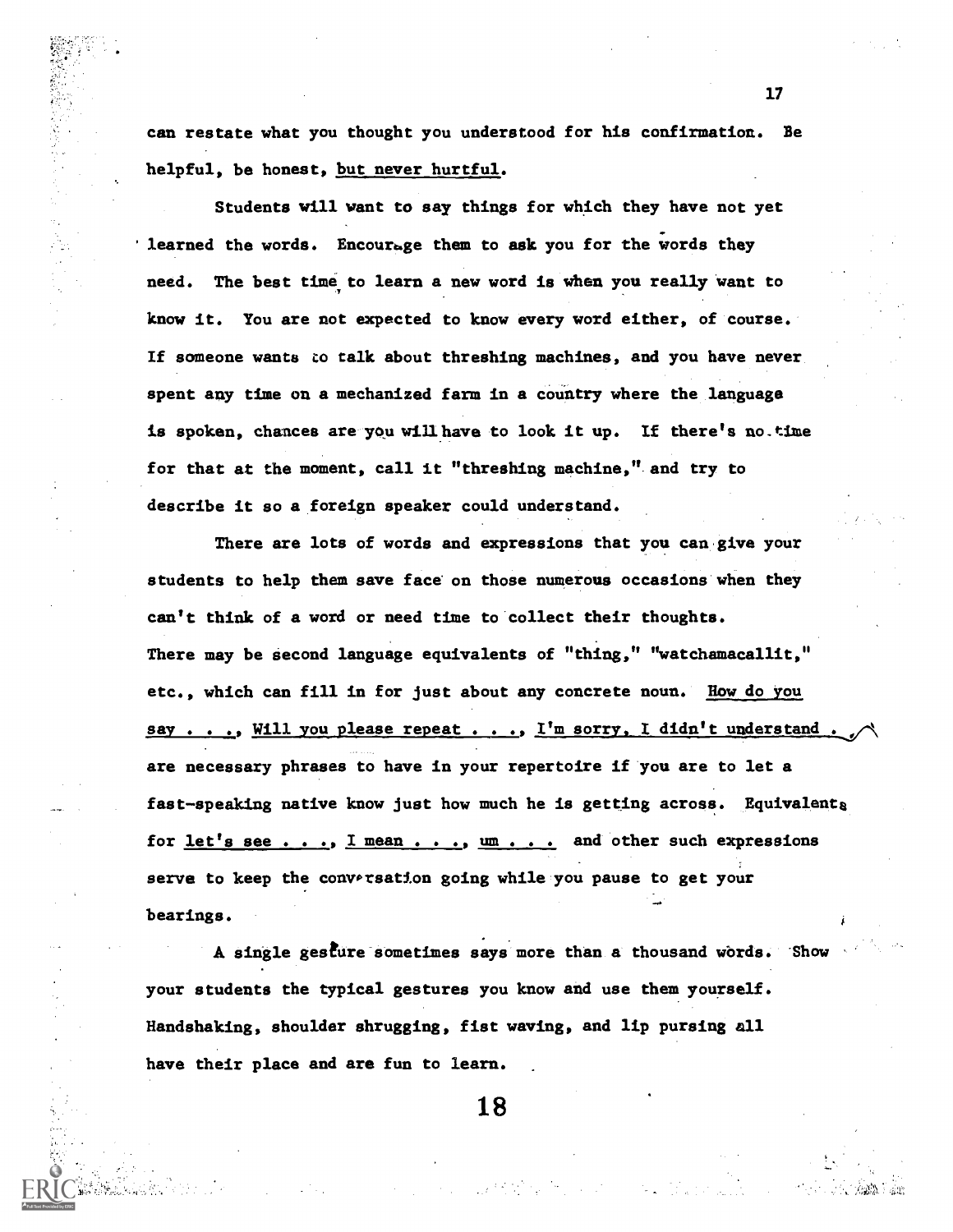Exploit the resources of your community to create the occasion for authentic communications. Perhaps there is a visiting exchange student living nearby. There may be professional people who would enjoy coming to the school to talk with students. You need not be concerned that their accent is unfamiliar or their language ioo advanced. Let your students handle the situation as best they can. The more authentic the better.

Explore the possibility of small group activities that bring together students from different levels of language study. Many games and discussions are more fun a second and third time with different participants. The more advanced students can serve as resource persons when you are not there; and the satisfaction they will gain from explaining something to someone else is important to their own motivation for continued study.

Don't overlook the contributions technology can make to communication. Local radio and television programs in the second language exist in many communities. If not in yours, have you thought about using a short-wave radio? More and more schools are successfully, incorporating broadcasts from other countries into their programs. They offer up-to-date commentary on a variety of topics in language that is fresh and real. Some teachers with a ham radio operator's license let their students transmit in the language 15 to points around the United States and Canada. The control of the United States and Canada.

Tha telephone is a readily accessible means for providing additional occasions for conversation. You might want to set up a system of "phone pals" whereby students exchange messages with each

18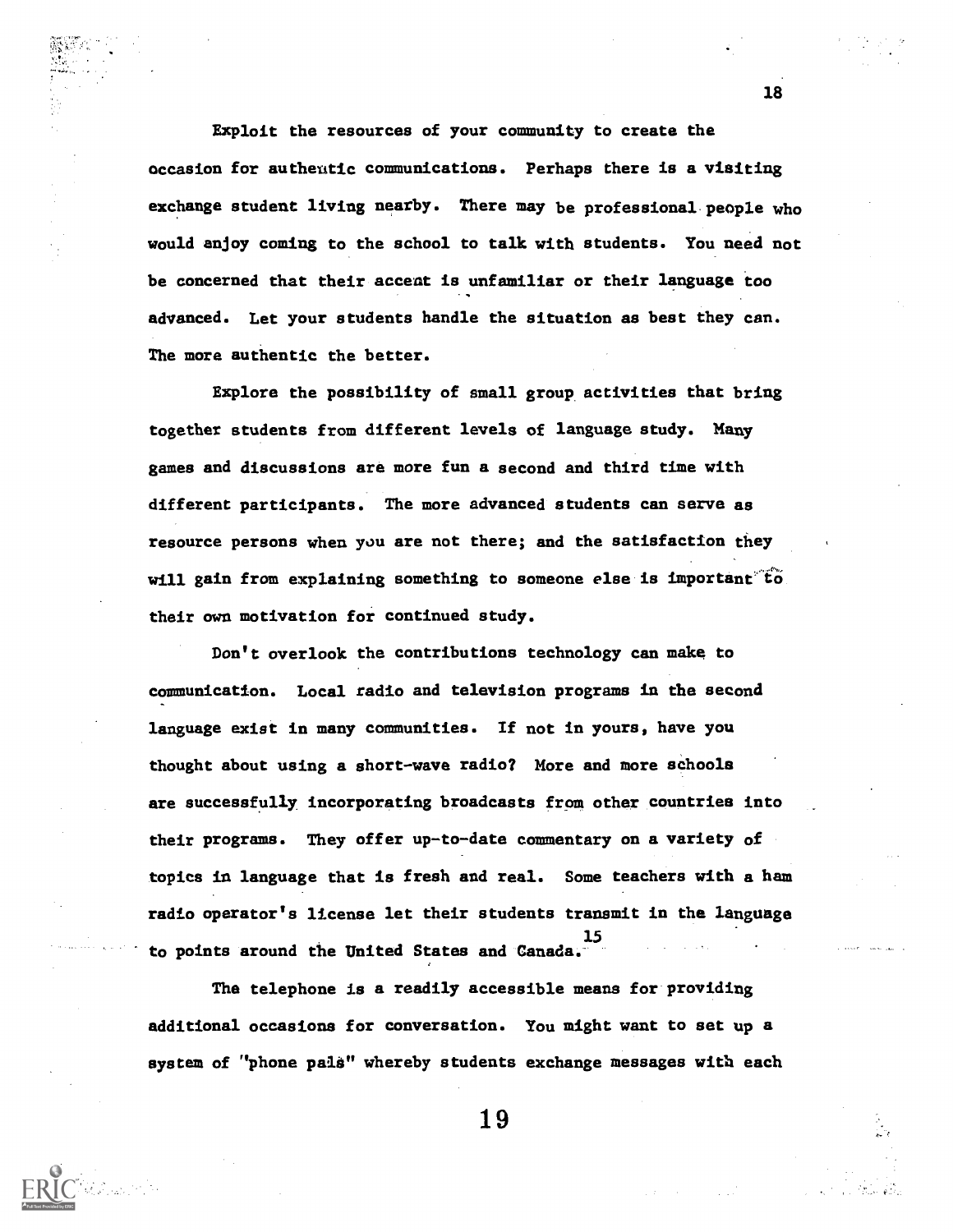other or with native speakers in the community. You could conduct a telephone clinic one hour a week in which you answer any questions put to you in the second language including, as an incentive, questions on the content of the next day's quiz.

Learn to relax about  $\sim$  ur own "errors " Unless you are a native speaker, chances are you make them. Don't let that keep you from talking spontaneously with your students. You will get better with practice, and, more important, you will be allowing them the practice they need to improve. Don't be afraid to admit it when you don't know a word or a pronunciation. Your frank admission of what you do and don't know will make you that much more credible in the eyes of your students. It will ultimately serve to give your students confidence that they, too, can learn the language.

Use the first five minutes or so of every class period to talk with your students in the second language about things of interest to them. The things they talk about spontaneously among themselves before the hell rings are a good clue as to what really interests them. If you, too, chat with them in English before the bell, try to continue the same conversation in the second language This has the advantage of giving.you a topic to discuss on which you've already had some warm-up. Ideas have been expressed, differing points of view noted or perhaps an amusing or dramatic anecdote begun.

Use the second language to talk to your students about the things that concern you all in fheday to day classroom routine. Discussions of assignments, corrections, class activities and so forth constitute the most natural opportunity available for authentic communication. Make the most of it.

20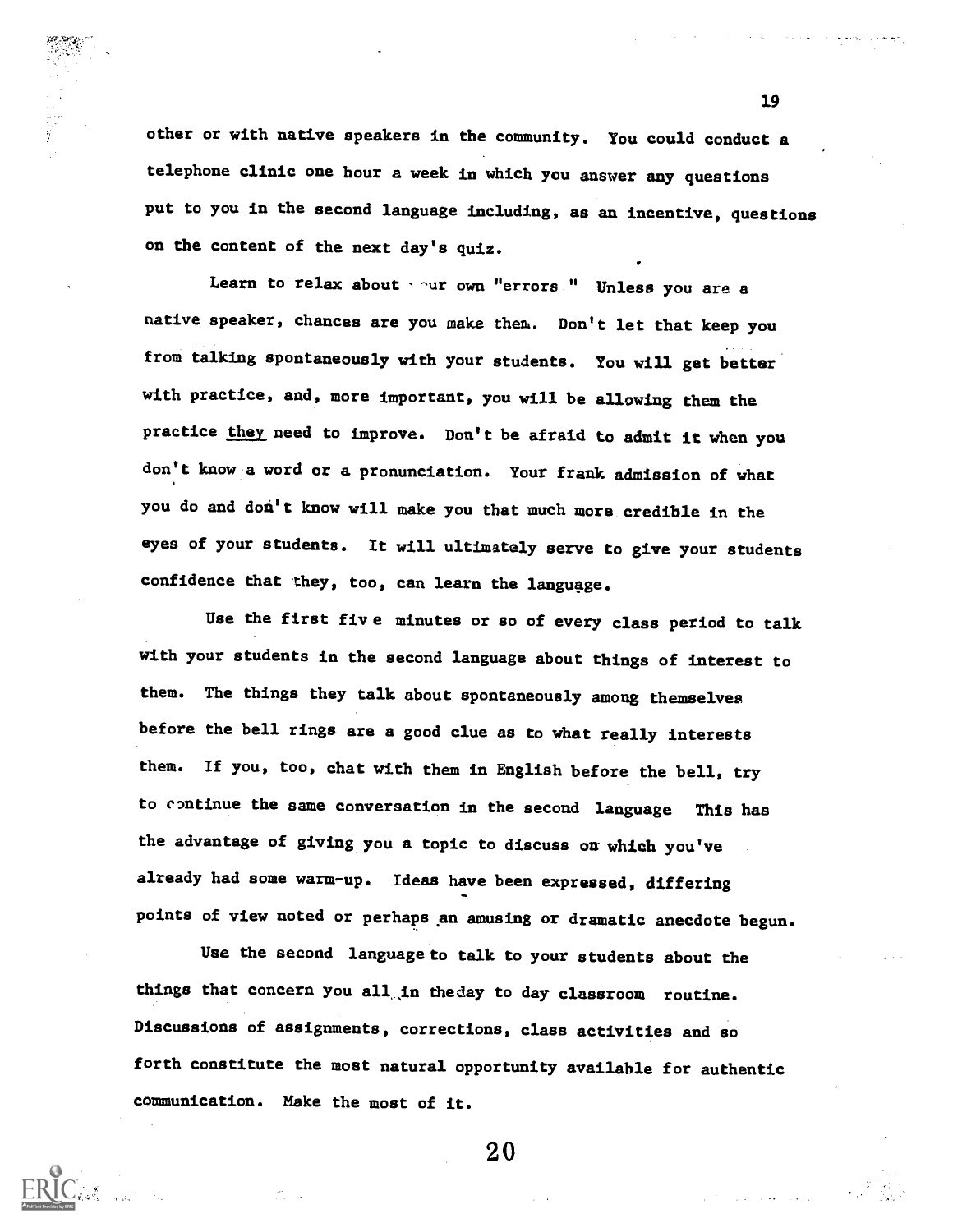Finally, do everything you can to get to know your students  $\frac{2\pi}{3}$ . as individuals, with lives and concerns that extend far beyond the four walls of the language classroom. You might ask them to fill out a 3-by-5 card at the beginning of the term indicating their special interests, any jobs they may hold, musical instruments they play and other talents. This information will give you a headstart in helping to make class activities more meaningful to all of you.

Once you and your students begin to use real-language activities and to understand their value, you will  $r.o$  doubt find contexts which have particular meaning for you, your class and your community. Above all, remember that for it to be real, communication must be a personalized, spontaneous event. It cannot be programmed- but you can make it happen.

21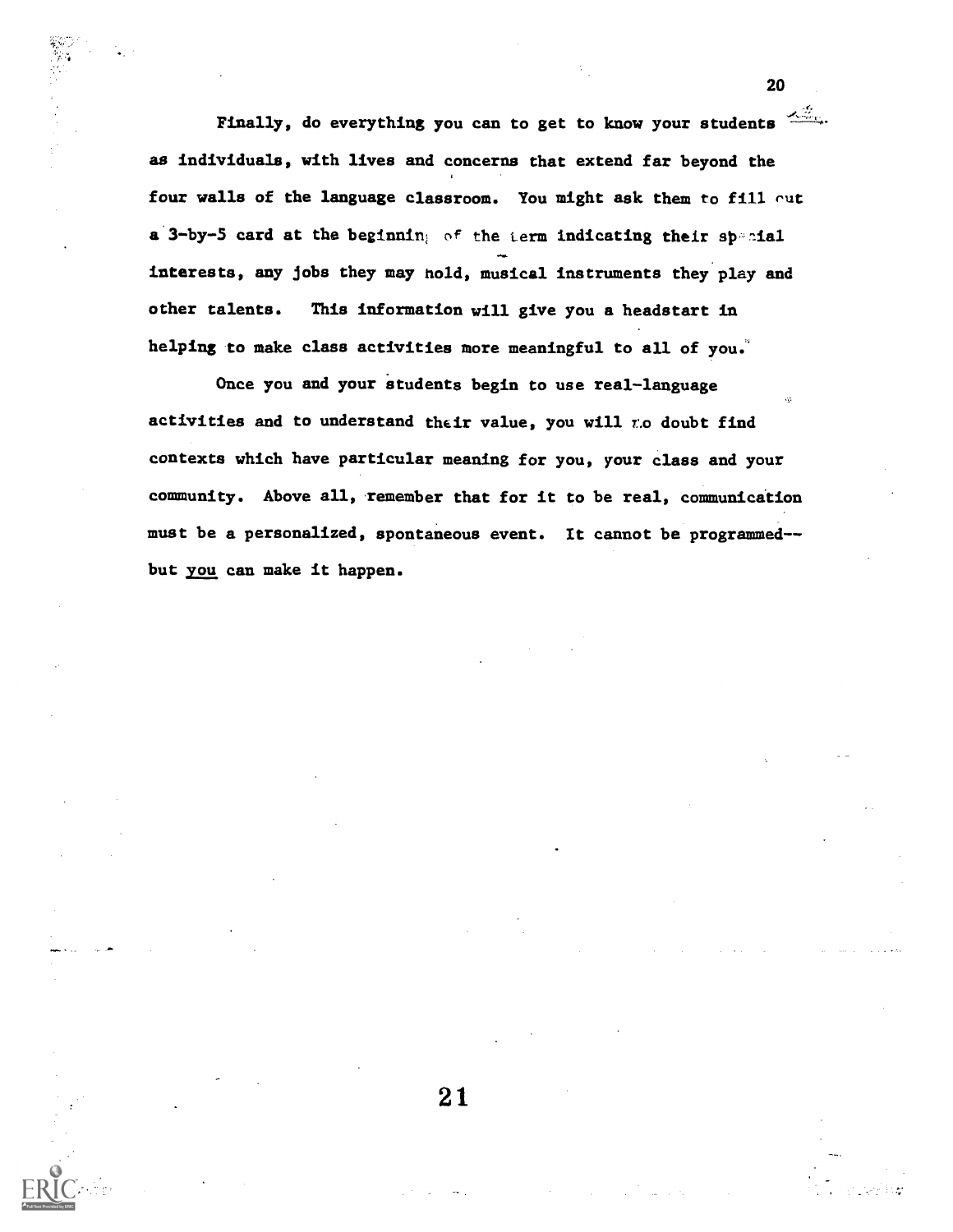## Foatnotes

Neil Postmaa and Weingartner, Teaching as a Subversive 'Activity (New York: Dell Publishing Co., 1969), pp. 26-27.

2.

 $\mathbf{1}_{\cdot}$ 

Albert Valdman, "On the Specification of Performance Objectives in Individualized Foreign Language Instruction," Modern Language Journal, 49, No. 7 (November, 1965), 353-54.

> 3. Valdman, p. 355.

For a full account of this study, see Sandra J. Savignon, Communicative Competence: An Experiment in Foreign Language Teaching (Montreal: Marcel Didier, Ltée., 1972).

5.

4.

J. A. vanEk, Systems Development in Adult Language Learning: The Threshold Level (Strasbourg: Council of Europe, 1975), p. 5.

6. For further elaboration of the importance of teacher attitude, see Sandra J. Savignon, "On the Other Side of the Desk: A Look at Teacher Attitudes and Motivations in Second-Language Learning," in Anthony Mollica, ed., Attitude and Motivation in Second-Language Learning, Special Issue of The Canadian Modern Language Review, February, 1976.

7. See, for example, Ervin-Tripp, "Is Second Language Learning

Like the First?" TESOL Quarterly, 8 (June 1974), 111-127; Dulay and Burt, "A New Perspective on the Creative Construction Process in Child Second Language Acquisition," Language Learning, 24 (December 1974), 253-78; Selinker, Swain and Dumas, "The Interlanguage Hypothesis Extended to Children," Language Learning 25 (June 1975), 139-52.